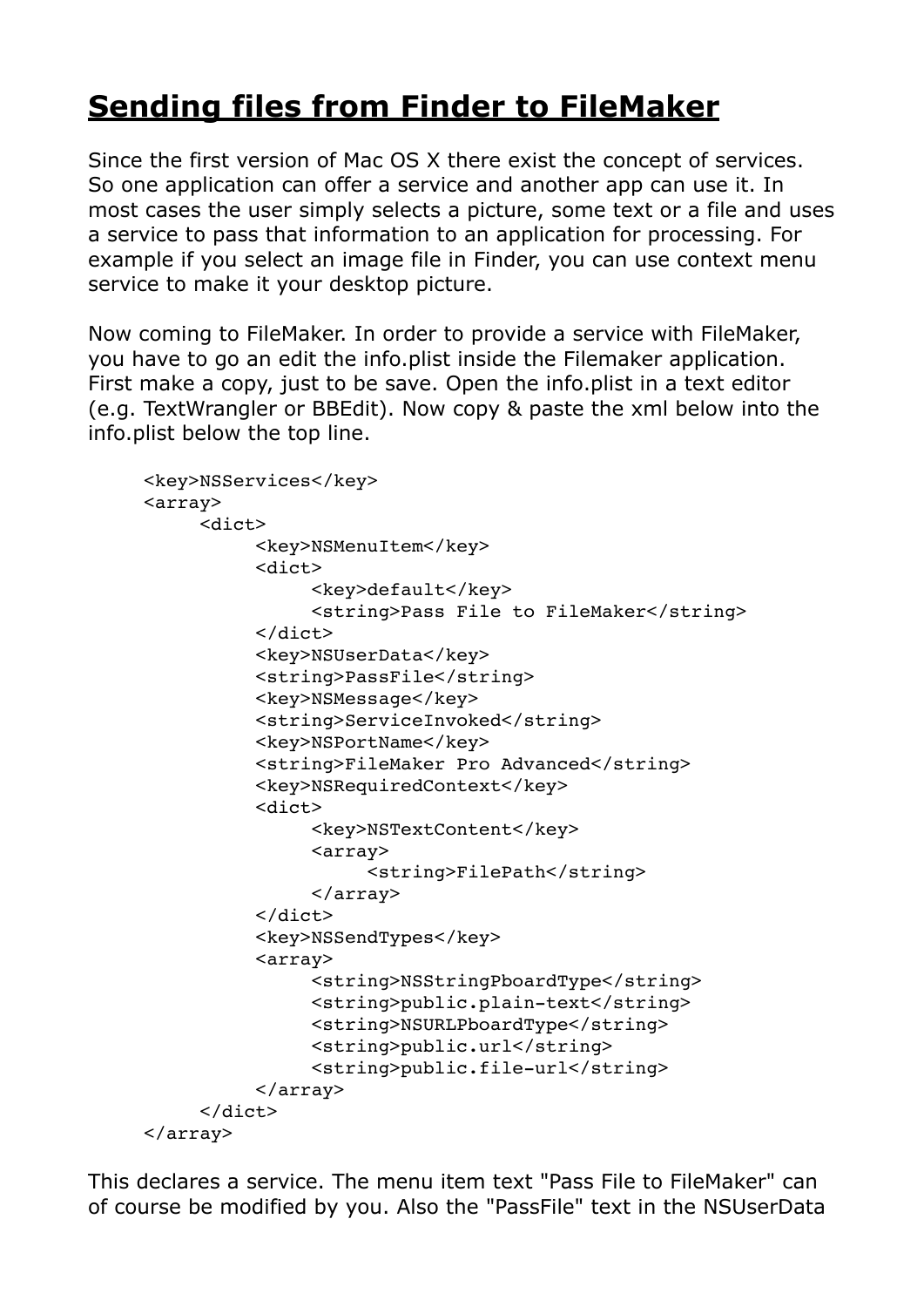entry can be customized. It can allow your script to know which service was executed if you have multiple services. The entries for NSMessage and NSPortName must be those values to make it working. Next two entries NSSendTypes and NSRequiredContext can be customized. Here they define that we want a file path as text or URL being passed.

After you defined, the service, you can logout your Mac and/or restart. On next login, the system will recognize services and add it to the list of services in keyboard preferences. And here you should enable your new FileMaker service:



Now in FileMaker in your solution you can use [ServiceProvider.Install](http://www.mbsplugins.eu/ServiceProviderInstall.shtml) command from MBS Plugin to register a service provider. Please do that in a script run at startup. You specify the file name of the database where the script resides and also the name of the script to call when a service request is received: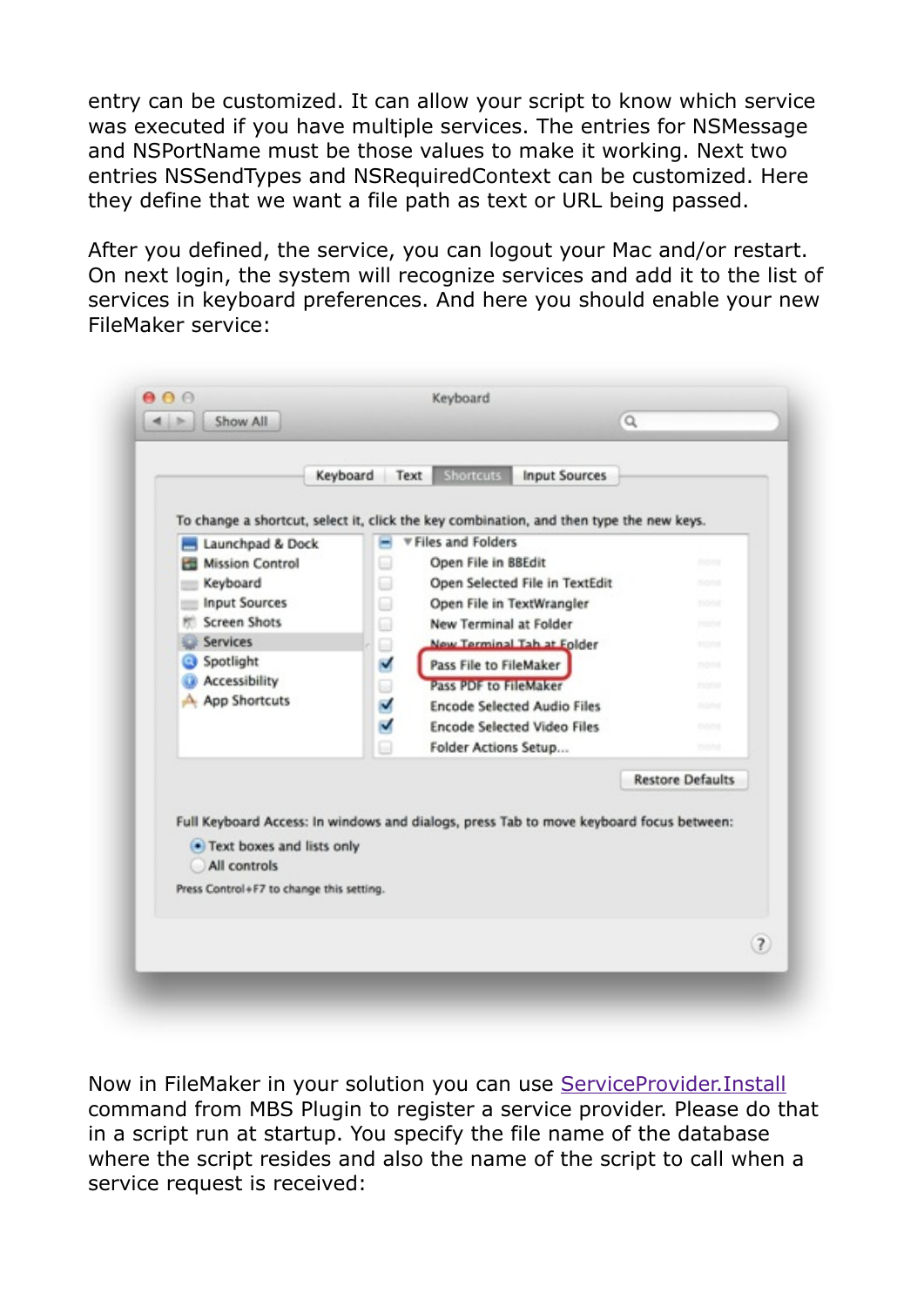Set Variable [\$r; Value:MBS("ServiceProvider.Install"; Get(FileName); "ServiceCall")]

Now in the ServiceCall script we ask the plugin for the file path and import the file into a container field:

```
Set Field [ServiceProvider::Paths;
      MBS("ServiceProvider.Value"; "Paths")] 
Set Variable [$Path; Value:
```
 MBS(["Path.NativePathToFileMakerPath](http://www.mbsplugins.eu/PathNativePathToFilemakerPath.shtml)"; ServiceProvider::Paths)] Insert File [Never compress; ServiceProvider::File; "\$Path"]

In the solution this looks like this. First we select file in Finder and choose the menu command to pass to FileMaker: